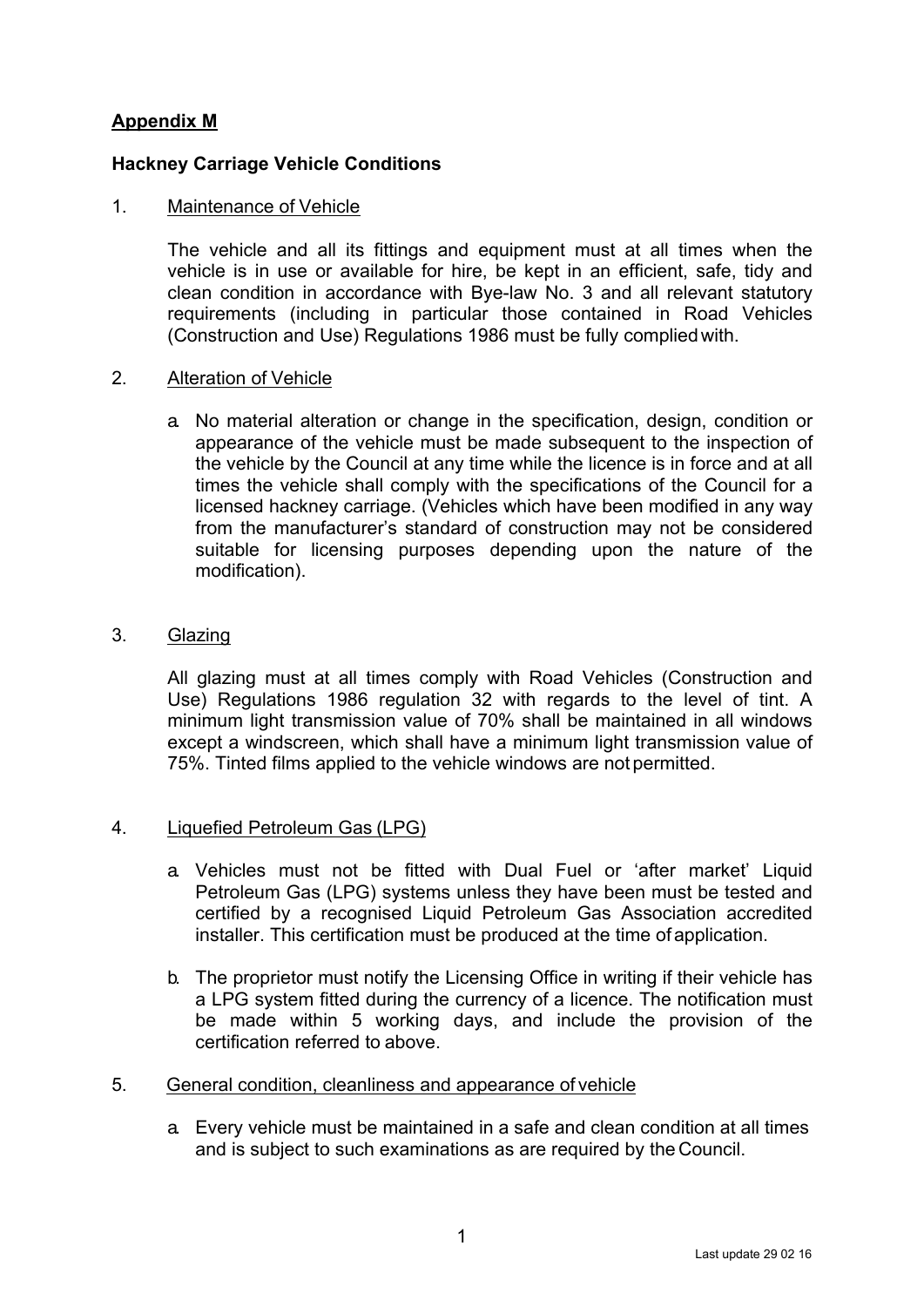- b. Seats must still be fully 'sprung', free of stains, tears, cigarette burns or repair, and not threadbare. Floor coverings must not be unduly worn and present no trip hazards. Household carpeting or similar is unacceptable and must not be used. Upholstery (headlining and side panel coverings) must be free of ingrained grime, fractures and maintained in the manufacturers original style.
- c. Luggage and storage areas must be kept as free space for passenger's luggage.
- d. The proprietor / driver employed to drive the vehicle must ensure that the licensed vehicle has a daily safety check. As a minimum this must be a visual check on all lights, oil, water, tyres, mirrors and seat belts. A written record must be made of each safety check, details of faults recorded and remedial action taken. The record must be signed by the person undertaking the safety checks and kept in the vehicle for a minimum of 30 days and then for a further six months by the proprietor.

On being so required by a Police Officer or Authorised Officer or Vehicle Examiner the driver must produce, to that officer, the recorded daily checks kept in the vehicle and the proprietor, on request by that officer, must produce those recorded checks in his possession and/or those kept in the vehicle.

### 6. Identification Plate, Signs, Notices etc

The following must be in place at all times:

- (a) A licence plate permanently affixed to the front of the vehicle
- (b) A licence plate permanently affixed to the rear of the vehicle
- (c) A sign / notice permanently affixed to each front door of the vehicle
- (d) A notice permanently fixed to the interior glazed surface of the quarter light of both rear doors so that the contents of the notice are visible from the outside of the vehicle.
- (e) A notice permanently fixed to the interior glazed surface of the front windscreen so that the contents of the notice are visible from the outside of the vehicle.
- (f) The hackney carriage licence number must be permanently printed in white block letters (to a specification prescribed by the council) on the vehicle's boot.
- (g) The hackney carriage licence number must be permanently printed in white block letters (to a specification prescribed by the council) on the bonnet of the vehicle.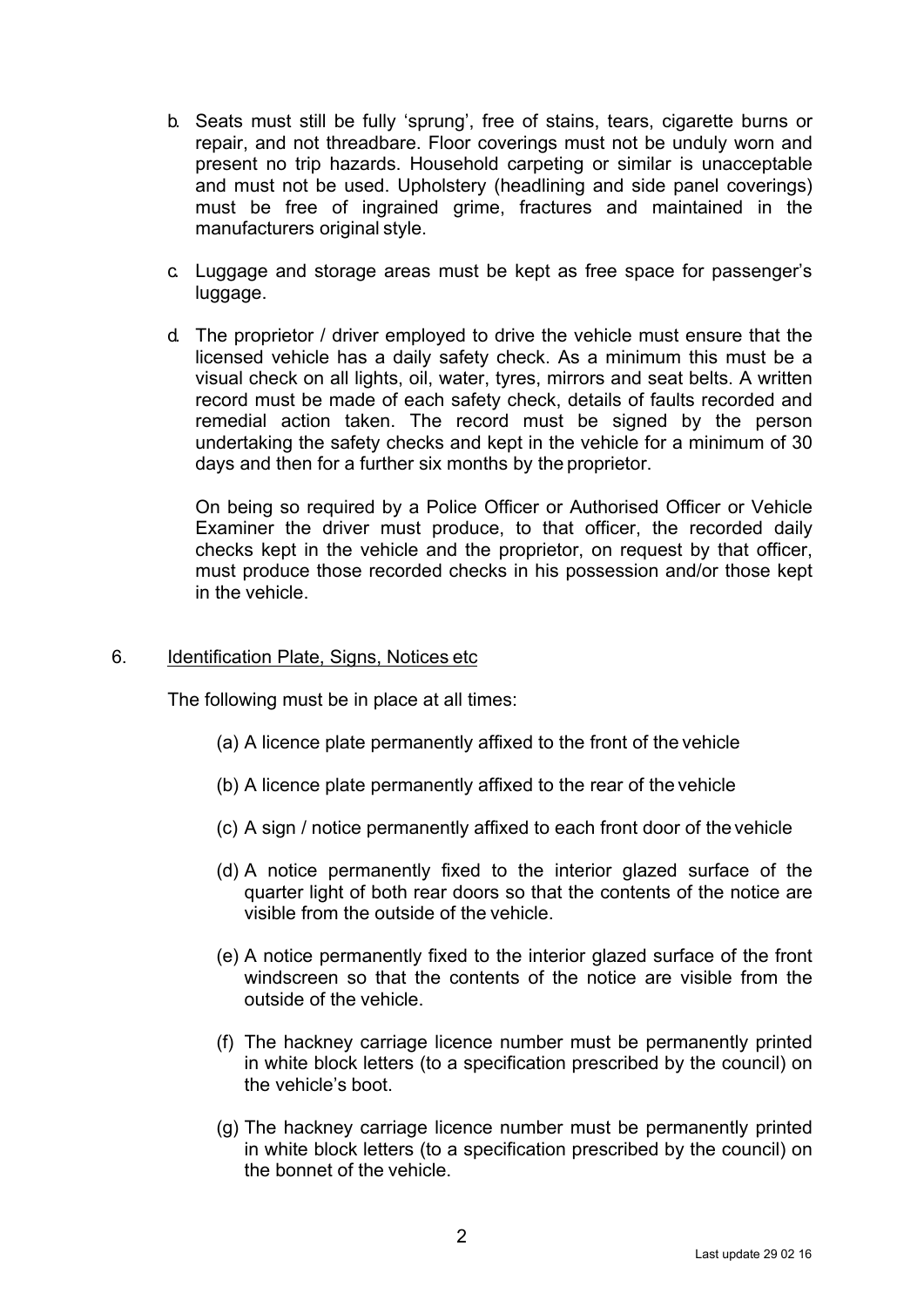- (h) A notice, clearly visible from the passenger seats / compartment, identifying the current driver of the vehicle.
- (i) A notice which clearly alerts passengers to the presence of an audio activation button within the vehicle and details the steps required for activation, and the reasons why audio may be activated within the vehicle.

The sign / plates and notices referred to above will be issued or approved for use by Rotherham MBC.

The signs / plates and notices must be permanently affixed to the vehicle in accordance with the requirements set out by the council.

No other signs, notices, advertisements, plates, marks, numbers, letters, figures, symbols, emblems or devices whatsoever must be displayed on, in or from the vehicles except as may be required by any statutory provision (including by-laws) or required or permitted by these conditions, provided however, that this condition will not apply to any indication on a taximeter fitted to the vehicle.

## 4. Equipment and fittings

- a. The vehicle and all its fittings and equipment must, at all times when the vehicle is in use or available for hire, be kept in an efficient, safe, tidy and clean condition and all relevant statutory requirements must be fully complied with.
- b. There must be provided and maintained in the vehicle at all times when it is in use or available for hire a suitable efficient fire extinguisher of a make and type suitable for use on a motor vehicle and approved by the Council, i.e. 2.0kgs dry powder or 2.0 litre AFFF (Aqeuous Film Forming Foam). All fire extinguishers must be fitted with a gauge. Such fire extinguisher shall be fitted in a bracket in such a position in the vehicle as to be readily available for immediate use in an emergency.

The extinguisher must be checked every 12 months by a competent person to check that is still in working order and the certificate of inspection must be retained by the vehicle proprietor for at least 12 months.

- c. The registration number of the vehicle must be permanently and legibly marked on the extinguisher.
- d. There must be provided and maintained in the vehicle at all times when it is in use or available for hire a suitable and comprehensive first aid kit of a type that meets the requirements of British Standard BS8599-2 (medium sized kit). Such kit must be kept in such a position so as to be readily available for immediate use in an emergency.
- e. The registration number of the vehicle must be permanently and legibly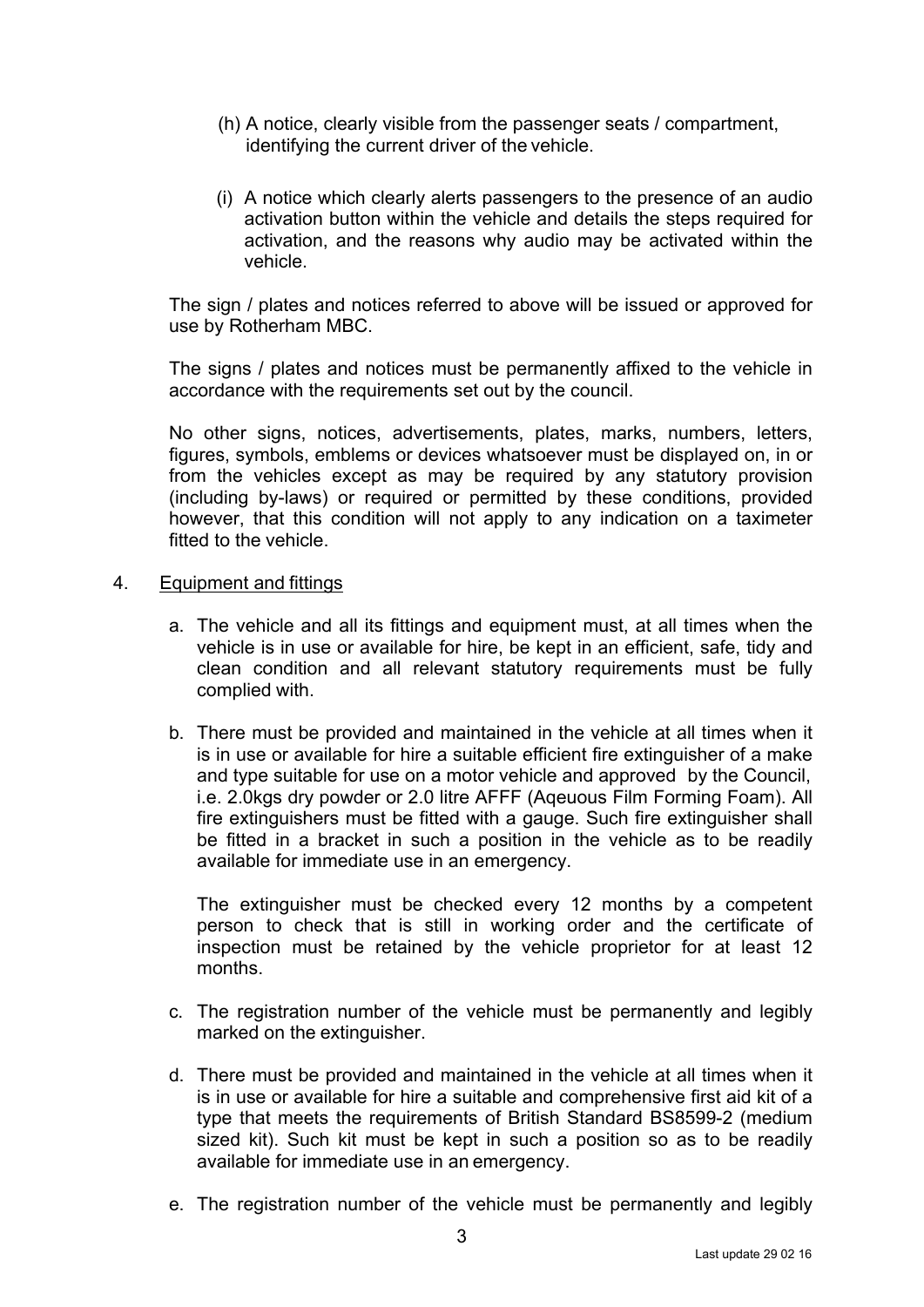marked on the first aid kit.

- f. If a Driver Safety Shield is fitted (either before the licence has been granted or during the currency of the licence) the following applies:
	- i It will be of a make, type and design previously approved by Authorised Officers of the Council (for fittings during the licence);
	- ii it must not be changed in any way from its original design and must remain free of damage;
	- iii it must remain clear and translucent; free of scratches, clouding or stickers which would impede the drivers or passengers visibility;
	- iv it must not not impede entry and egress or present a trip hazard to passengers using the vehicle; and
	- v the Installation and continued subsequent maintenance must be in accordance with manufacturer's specifications and recommendations.
- g. All audio equipment must be factory fitted as original standard equipment, or a factory fitted optional upgrade. No additional audio equipment e.g. Boom Boxes in boots / additional speakers are allowed to be fitted in and connected to the vehicle.

## **5 METERS, FARES AND FARECARDS**

- a. A meter must be fitted to the vehicle and installed in accordance with the manufacturer's instructions. If a meter is fitted to the vehicle, it must have been installed in accordance with the manufacturer's instructions, tested and verified by the Council. The tariffs with which the meter has been calibrated must be displayed in the vehicle in such a position as to be visible to passengers. Such a table must show full particulars of all tariffs calibrated on the meter including a statement that the Council has no control over the table of fares.
- b. A notice must be displayed within the vehicle in such a position as to be visible to passengers stating that if the meter is not used, the fare should be agreed between the passenger(s) and driver before commencement of the journey. Any fare agreed in this way must be the fare that is charged at the end of the journey, unless the customer agrees to it being varied.
- c. If a fare has not been agreed between the driver (or operator) and the customer then the fare charged must be that which is shown on the meter. A statement to this effect must be made on the notice referred to in b. above.

## **6 SEATS AND PASSENGERS**

a. The proprietor must not allow a greater number of passengers to be carried in the vehicle than the number specified in the licence.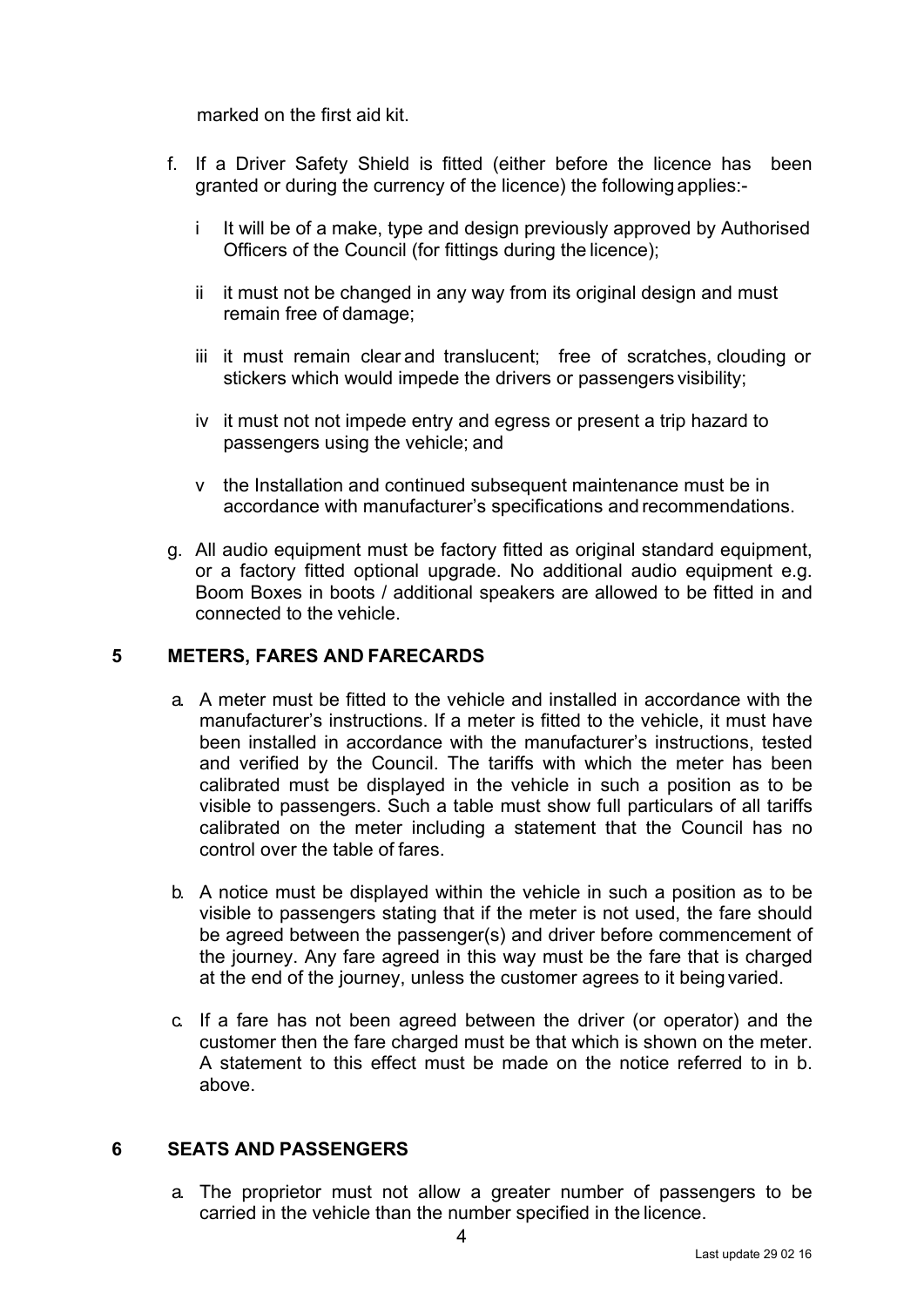- b. Where the seating in the licensed vehicle can be rearranged, the proprietor must ensure that no more seats than are stated on the licence, including wheelchair(s), are fitted in the vehicle whether occupied or not. Once the vehicle has been tested and approved by the Council the seating layout must not be altered without further approval except for the temporary accommodation of a wheelchair in vehicles approved for such purpose.
- c. Seats can be mounted on tracking fastened to the floor of the vehicle using Unwin Safety Systems seat fixings or similar approved make to the satisfaction of the Council. These seats can then be removed or reinstalled as necessary to allow space for one or more wheelchairs. Any tracking system utilised must be correctly aligned and spaced to allow easy removal of the seat. Fastenings for the tracking must in accordance with the manufacturer's specification and approved for use by the Council.

### **7** Vehicles with third row of seats

- a. All passengers must have access to at least two side doors, one of which must be on the nearside of the vehicle.
- b. In cases where there is no door adjacent to a row of seats, no passenger must have to pass through a gap of less than 300mm at the narrowest point in order to exit the vehicle via the rear side doors.
- c. The middle row of seats must have more than one seat capable of fully tilting and which meet the necessary exit dimension of 300mm at both of the exit points.
- d. All vehicles with a row of passenger seats without adjacent side doors must provide 'means of operation signs' and low level lighting that illuminates when the side lights of the vehicle are activiated.

#### **8** Wheelchair passengers

- a. Wheelchair bound passengers must face either forward or rearward to the direction of travel. Rearward facing wheelchairs must be appropriately secured against a bulkhead. Occupied wheelchairs must be restrained by a suitable method.
- b. A full static harness or a lap and diagonal inertia-reel belt must be available for each wheelchair passenger. Whichever type of restraint is used it must engage into the same floor tracking as the wheelchair restraints or other system as approved by the Council. Such equipment must be fully adjustable for the safety and comfort of the wheelchair passenger and capable of quick release in an emergency situation.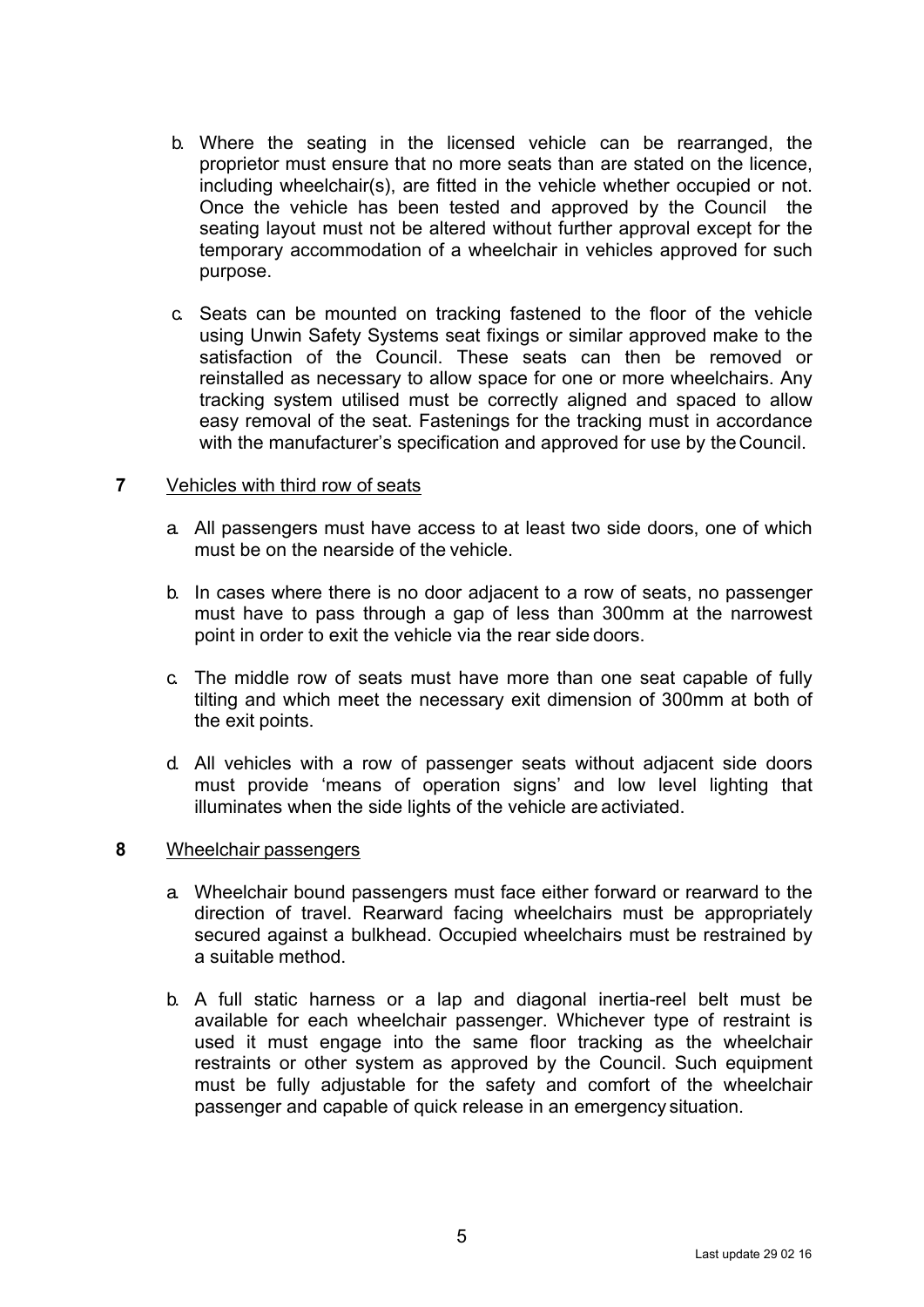## **9** Communication equipment

- a. Radio communication equipment licensed by the Department for Business, Innovation and Skills (BIS) may be fitted for use in connection with a Private Hire Operator's base station. Where fitted it must be in a manner approved by the Council. No Citizen Band Radio, or similar noncommercial radio capable of both sending and receiving messages not being apparatus licensed by the Department for Business, Innovation and Skills must be installed in the licensed vehicle. The use of scanner equipment is prohibited.
- b. Equipment fitted for the use of the driver to receive information on bookings must be fitted securely in the vehicle and in a manner which does not obstruct the view of the driver through the windscreen. Any wires used for connection of the equipment must not be left in a dangerous manner.

## **10** Drivers

- a. Any person who drives the vehicle for any purpose whatsoever, must hold a drivers licence issued by Rotherham MBC, even when the vehicle is not being used for booked journeys. Each proprietor must, before a driver commences to drive the vehicle, satisfy him/herself that the driver holds a valid driver's licence issued by Rotherham MBC. In order to comply with this requirement a proprietor must examine each driver's licence – any infringement could result in suspension or revocation of licences. The driver of the vehicle, if not named on the licence, will be regarded as an employee of the named proprietor(s).
- b. Proprietors must ensure that all driver(s) of the hackney carriage are fully acquainted with the need to provide all reasonable assistance to passengers especially those with a disability. In respect of disabled passengers a driver must not fail or refuse to carry out a booking by or on behalf of a disabled person accompanied by an 'assistance dog' unless the driver has a Medical Exemption granted by the Licensing Authority and is displaying their Exemption Certificate in the approved manner or in the vehicle.
- c. The proprietor must ensure that any driver of a wheelchair accessible vehicle holds a Driving Standards Agency (DSA) Wheelchair Assessment Certificate (or equivalent).
- d. The proprietor must keep a written record showing the following particulars in respect of every driver of the hackney carriage detailed in this licence:
	- i the name and address and date of birth of the driver of the vehicle;
	- ii the number and date of expiry of every licence issued in respect of the driver under Section 51 of the Local Government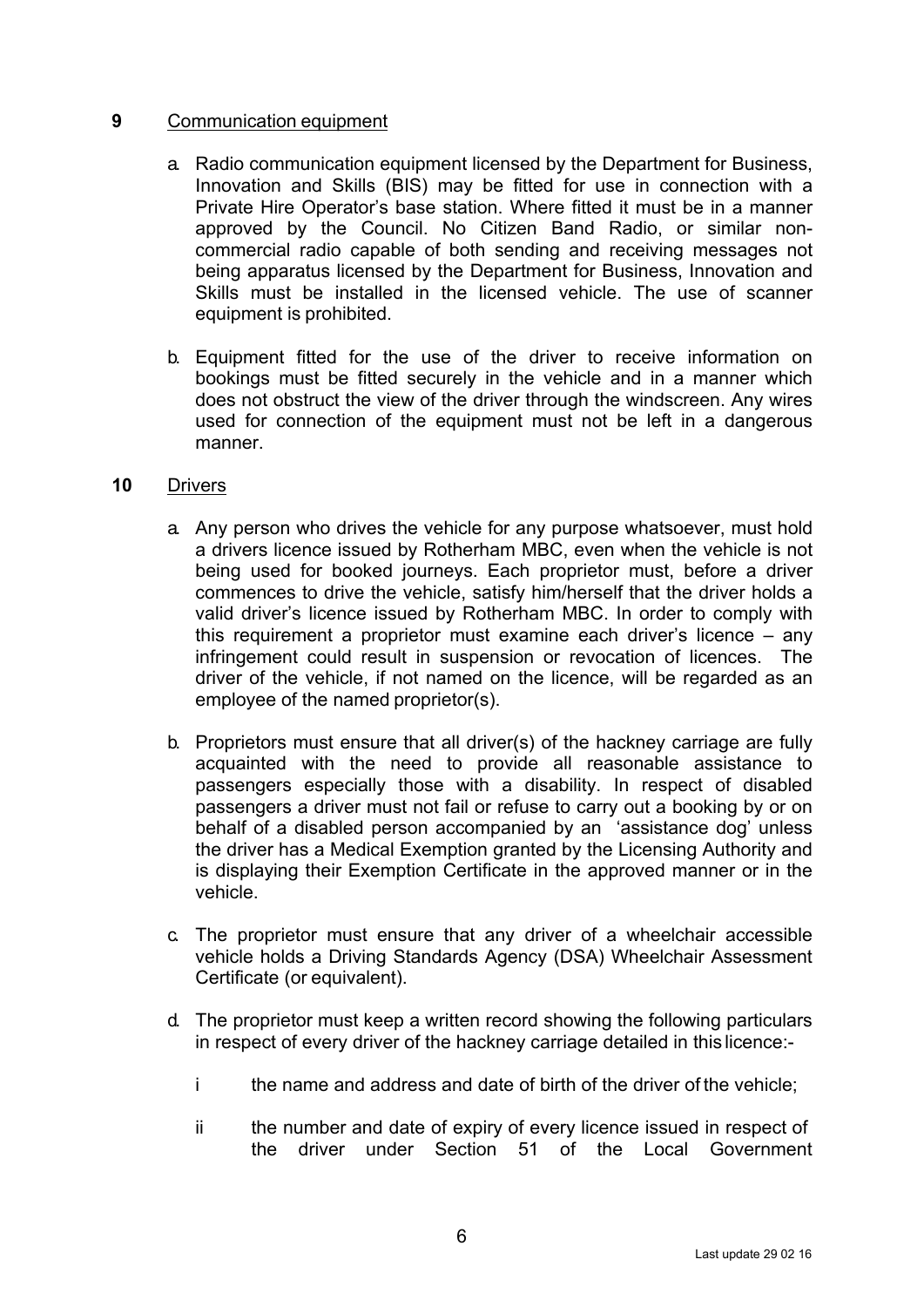(Miscellaneous Provisions) Act 1976 and in force during such time as the driver is driving the vehicle.

- iii the date on which the driver commenced driving the vehicle;
- iv the date on which the driver ceased driving thevehicle.
- e. The proprietor must keep the records prescribed in (d) above for a period of two years from the date on which the driver first commenced driving the vehicle. These records must be made available upon request to any Police Officer and/or Authorised Officer of the Council.

### 11. Advertisements

Advertisements may be displayed on the vehicle, provided that:

- (a) the advertisement is in accordance with the council's published conditions in relation advertisements on vehicles, and
- (b) the council has provided written approval for the advertisement to be displayed.

The hackney carriage proprietor submitting any advertisement for approval must pay an appropriate fee to cover the cost of the administration involved.

- 12. Colour
	- (a) The vehicle will be coloured white.
	- (b) The colour of the vehicle must not be altered during the period that the vehicle is licensed.

#### 13. Inspection of Vehicle

- (a) The proprietor must permit an authorised officer or any constable to inspect the vehicle at all reasonable times.
- (b) If the authorised officer or constable is not satisfied as to the condition of the vehicle for use as a hackney carriage, the proprietor must after being notified in writing present the vehicle for inspection at such time and such place within the Borough of Rotherham as is specified in such notice.
- (c) If the authorised officer or constable is not satisfied as to the condition of the vehicle for use as a hackney carriage upon completion of the inspection as required in (b) above, the authorised officer may suspend the vehicles licence. Such a suspension will not be lifted until such time as the council is satisfied that the vehicle is in a suitablecondition.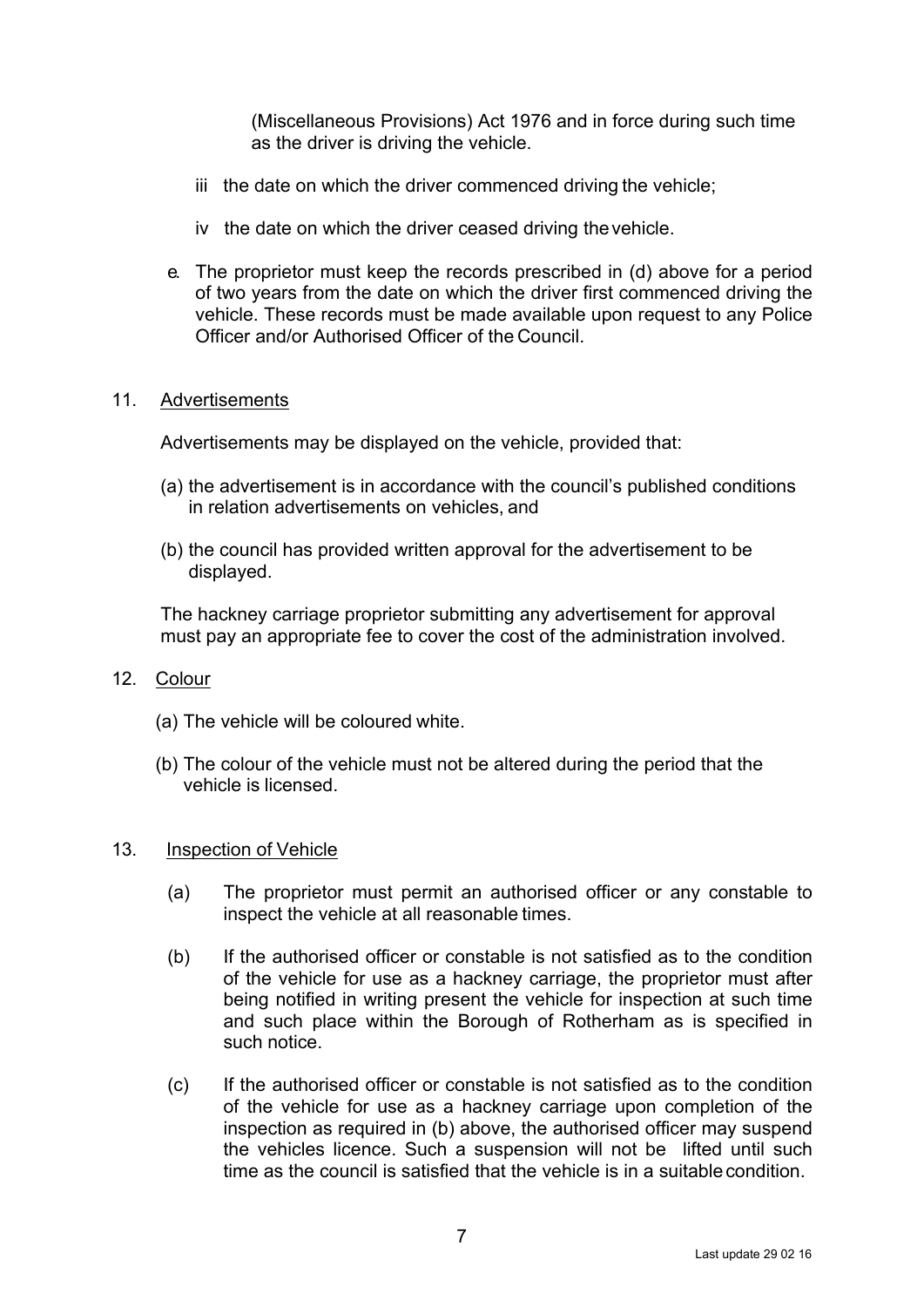## 14. Accidents

If at any time the vehicle is involved in an accident, however minor, the driver must inform the Council of this fact as soon as possible and in any event within 1 working day (by telephone or email). An accident report form (available from the licensing office) must then be completed and submitted to the Council within five working days of the accident occurring (except in exceptional circumstances when the report must be made as soon as possible after the five working day deadline – an example of an exceptional circumstance would be that the driver is incapacitated due to the accident and physically unable to make the notification).

The vehicle must be presented for inspection at the council's authorised testing station as soon as possible after the accident has taken place – the appointment will be arranged by the council following receipt of the accident notification who will notify the vehicle proprietor of the date and time. Failure to present the vehicle for the appointment may result in the vehicle's licence being suspended until such time as the vehicle is presented forexamination.

If the vehicle is so damaged that it cannot be driven, then the vehicle proprietor must inform the council of this fact – the council will then advise the proprietor of the action to be taken. In such cases the proprietor is advised to take photographic evidence of the vehicle's condition that clearly illustrates the reasons why the vehicle cannot be driven / presented for examination.

All repairs must be carried out without undue delay and may require the vehicle to be inspected by the Councils examiners.

#### 15. Bodywork

Bodywork should be maintained to a good condition, paintwork should be sound and well maintained and free of corrosion, inferior re-spray work and 'cover up' temporary repairs.

#### 16. Insurance

At all times the proprietor must, during the currency of this Licence:-

- (a) keep in force in relation to the use of the vehicle as a hackney carriage vehicle a policy of insurance complying with the requirements of Part VI of the Road Traffic Act 1988.
- (b) on being so required by an authorised officer, produce for examination at the Licensing Office within seven days of such request, the certificate of insurance issued by an insurer in respect of the vehicle for the purpose of Part VI of the Road Traffic Act 1988.

Failure to comply with this condition may result in the suspension of the vehicle licence.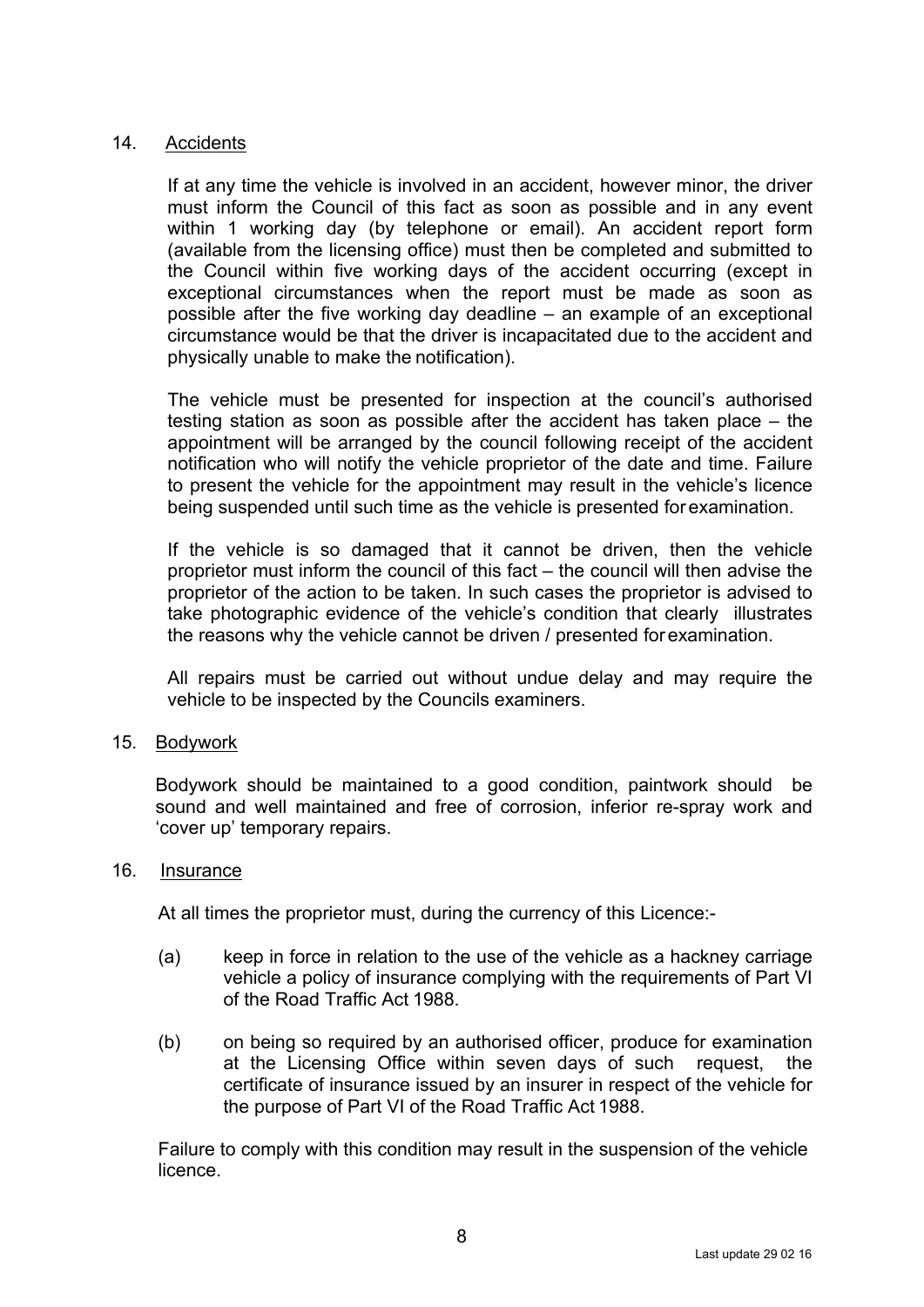## 17. Transfer of Licence

If the proprietor of a hackney carriage licensed by the Council transfers his interest in the vehicle to a person not named in the licence, he must within fourteen days after such transfer give notice in writing thereof to the Council specifying the name and address of the person to whom the hackney carriage has been transferred.

### 18. Taxi Cameras

Taxi camera equipment, capable of recording both audio and video, must be installed in all licensed vehicles. The system must meet or exceed the council's specification for taxi camera systems and must be operational at all times that the vehicle is being used as a licensed vehicle (i.e. for the carriage of fare paying passengers). The system does not need to be operational during other times (for example when being used for domesticpurposes).

Video recording must be active at all times. Audio recording must be active whenever an unaccompanied child (i.e. under 18) or vulnerable adult is being carried in the vehicle.

In addition, audio recording must be activated by the driver at any time where the driver and customer are involved in a dispute or the driver feels threatened by the behaviour of a passenger.

In addition, the following provisions apply to the taxi camera system:-

- i It must be of a make, type and design previously approved by the Council;
- ii it must not be changed in any way from its original design, be free of damage and maintained in working condition;
- iii The vehicle must carry appropriate signs, approved by the Council, informing the public that camera surveillance is active in the vehicle.
- iv The recording system and memory card (or other image memory recording system) must be securely stored within the vehicle and away from public access.
- v Installation and maintenance must be in accordance with manufacturer's specifications and recommendations.
- vi The images contained in the recording device can only be downloaded by an Authorised Officer of the Council or Police Officer.